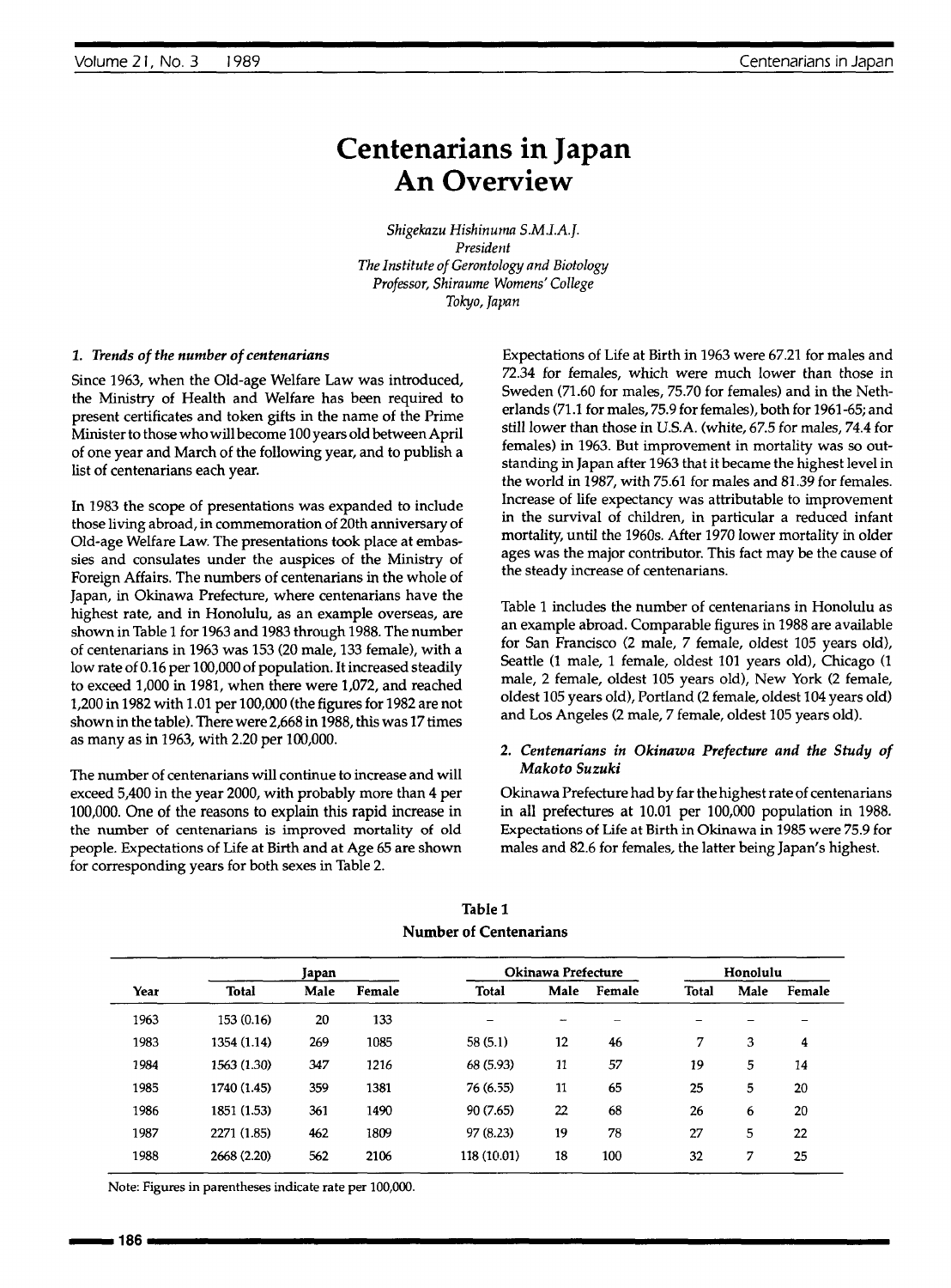| Volume 21, No. 3 | 1989 |
|------------------|------|
|------------------|------|

| Table 2                                |
|----------------------------------------|
| Life Expectancy at Birth and at Age 65 |

|      |       | at Birth |       | at Age 65 |  |
|------|-------|----------|-------|-----------|--|
| Year | Male  | Female   | Male  | Female    |  |
| 1963 | 67.21 | 72.34    | 12.10 | 14.70     |  |
| 1981 | 73.79 | 79.13    | 14.85 | 17.93     |  |
| 1982 | 74.22 | 79.66    | 15.18 | 18.35     |  |
| 1983 | 74.20 | 79.78    | 15.19 | 18.40     |  |
| 1984 | 74.54 | 80.18    | 15.43 | 18.71     |  |
| 1985 | 74.78 | 80.48    | 15.52 | 18.94     |  |
| 1986 | 75.23 | 80.93    | 15.86 | 19.29     |  |
| 1987 | 75.61 | 81.39    | 16.12 | 19.67     |  |

Okinawa Prefecture is in the subtropical zone, with average temperatures in Naha higher than 20°C. between April and November, and higher than 16°C. between December and March without any snow fall. This warmer climate is good for health. One of the reasons for high expectation of life of the Japanese in Hawaii (77.74 for males, 81.54 for females in 1980) is the warm climate. Infant mortality in Okinawa in 1988 (5.0) was higher than

the national average (4.8); however, mortality after birth would be lower than others because of the warm climate. In terms of cause of death mortality rates are low for malignant neoplasm, diabetes mellitus, heart disease, hypertension, cerebrovascular disease, and in particular for stomach cancer.

Makoto Suzuki, Faculty of Medicine, University of Ryukus, wrote a book "Science of Centenarians" (1985, Shinchosha) about his continuing study on old people, including centenarians, in Okinawa Prefecture from 1976. The research included medical examinations. The following are his observations.

First, ADL (Activities of Daily Living) of centenarians were observed. ADL was evaluated on a scale of 5 points. 5 points is the maximum ability and 1 point is the minimum ability. Taking "meal" for example: 1 point is "fully dependent, full support"; 2 points is "support required"; 3 points is "only just independent"; 4 points is "independent but slow"; and 5 points is "fully independent".

Suzuki compared the ADL of 81 centenarians in Okinawa from his study between 1976 and 1982 with 214 centenarians in the whole of Japan, who were surveyed by the Japan Institute for Gerontological Research and Development in

### Figure 1

#### ADL **(Activities of Daily** Livings) **of Centenarians**

|                           |         | n   | $\mathbf{1}$           | $\overline{2}$ | $\mathbf{3}$     | $\overline{4}$                          |        | 5 |      | <b>Average Point</b> |                       |                 |                          |
|---------------------------|---------|-----|------------------------|----------------|------------------|-----------------------------------------|--------|---|------|----------------------|-----------------------|-----------------|--------------------------|
|                           | Japan   | 205 |                        |                | l <i>∵va</i> t∵E |                                         |        |   |      | (3.9)                |                       |                 |                          |
| Meal                      | Okinawa | 81  | $\mathbb{Z}$           |                |                  |                                         |        |   |      | (4.5)                |                       |                 |                          |
| Evacuation                | Japan   | 206 |                        |                | 感受力的手            |                                         |        |   |      | (3.8)                | Point 1: $\Box$       |                 | Fully dependent,         |
|                           | Okinawa | 80  |                        |                | r <i>wa</i> r e  |                                         |        |   |      | (4.2)                |                       |                 | full support             |
| <b>Urination</b>          | Japan   | 202 |                        |                |                  | <b>1990 - 1990 - 1990 - 1990 - 1990</b> |        |   |      | (3.8)                | Point 2: $\mathbb{Z}$ |                 | Support required         |
|                           | Okinawa | 80  | <b>RZZZEL</b>          |                |                  |                                         |        |   |      | (4.1)                |                       | Point 3: $\Box$ | Only just                |
| <b>Standing</b>           | Japan   | 205 |                        |                |                  |                                         |        |   |      | (3.4)                |                       |                 | independent              |
|                           | Okinawa | 78  |                        |                |                  | .u 1                                    |        |   |      | (3.3)                | Point 4. $\equiv$     |                 | Independent,             |
| <b>Area of Behavior</b>   | Japan   | 205 |                        |                |                  |                                         | 1888 B |   |      | (2.6)                |                       |                 | but slow                 |
|                           | Okinawa | 79  |                        |                |                  | <i>MIIII</i> A                          |        |   |      | (3.1)                | Point 5: $\Box$       |                 | <b>Fully independent</b> |
| <b>Bathing</b>            | Japan   | 204 |                        |                |                  |                                         |        |   |      | (3.0)                |                       |                 |                          |
|                           | Okinawa | 78  |                        |                |                  | . .                                     |        |   |      | (3.0)                |                       |                 |                          |
| Clothing                  | Japan   | 204 |                        |                |                  |                                         |        |   |      | (3.2)                |                       |                 |                          |
|                           | Okinawa | 78  |                        |                | r yw f           |                                         |        |   |      | (3.7)                |                       |                 |                          |
| <b>Hearing</b>            | Japan   | 206 |                        |                |                  |                                         |        |   |      | (2.8)                |                       |                 |                          |
|                           | Okinawa | 79  | 122                    |                |                  |                                         |        |   |      | (3.5)                |                       |                 |                          |
| Eyesight                  | Japan   | 205 |                        |                | 21: : : i E      |                                         |        |   |      | (3.6)                |                       |                 |                          |
|                           | Okinawa | 79  | \` <i>``\//////</i> // |                |                  |                                         |        |   |      | (3.9)                |                       |                 |                          |
| <b>Expression of Will</b> | Japan   | 206 |                        |                | 12 E S           |                                         |        |   |      | (4.4)                |                       |                 |                          |
|                           | Okinawa | 75  | $\mathfrak{n}$ $=$     |                |                  |                                         |        |   |      | (4.6)                |                       |                 |                          |
| Comprehension             | Japan   | 205 | 12 H =                 |                |                  |                                         |        |   |      | (4.2)                |                       |                 |                          |
|                           | Okinawa | 74  | 田主                     |                |                  |                                         |        |   |      | (4.6)                |                       |                 |                          |
|                           |         |     | 0                      |                |                  | 50                                      |        |   | 100% |                      |                       |                 |                          |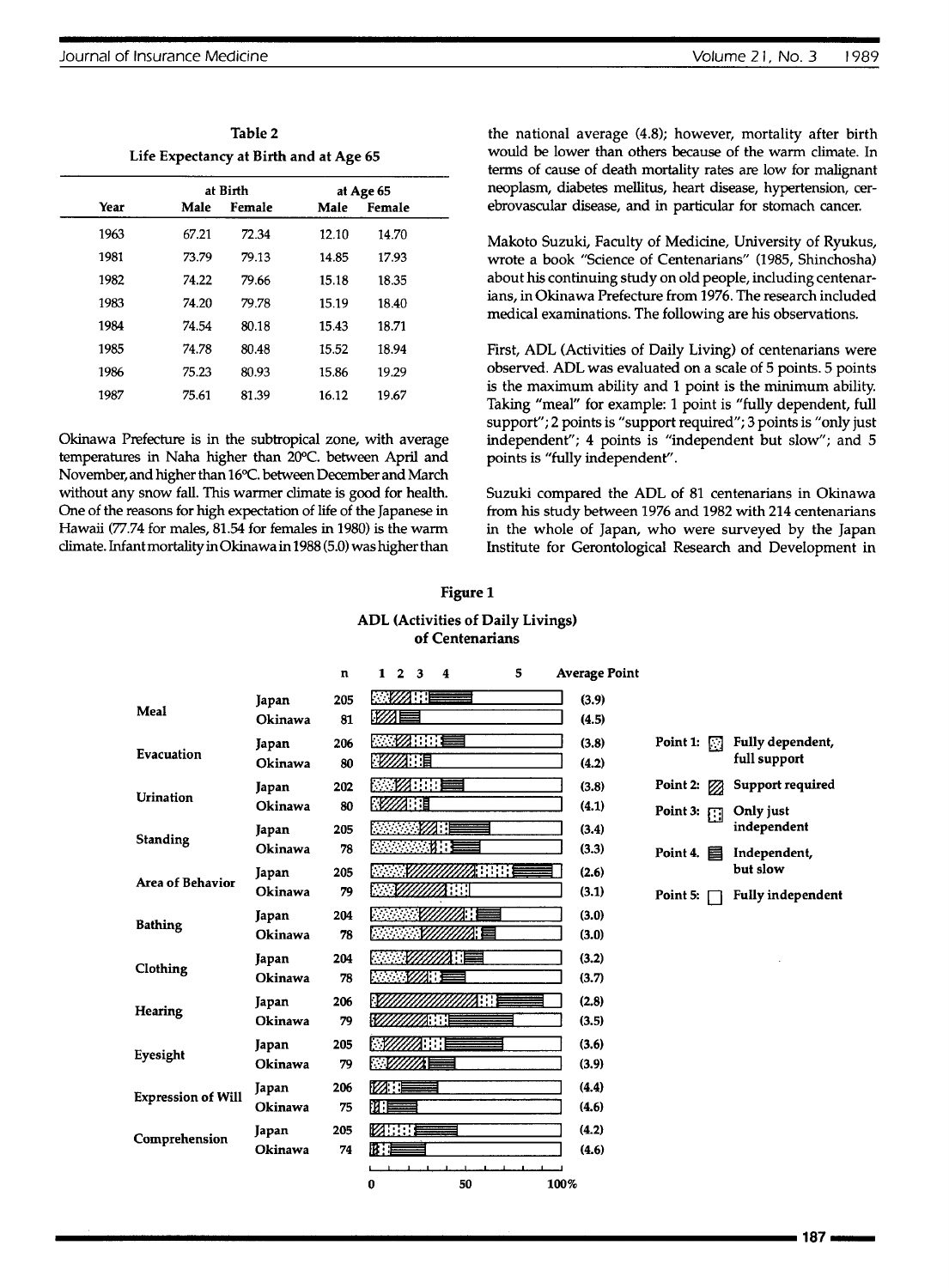| Family History of Centenarians |        |        |                             |               |        |  |  |
|--------------------------------|--------|--------|-----------------------------|---------------|--------|--|--|
| Age                            | Father | Mother | Brother<br>(No. of persons) | <b>Sister</b> | Spouse |  |  |
| $\geq 100$                     | 0      | 2      | 0                           | 2             | 2      |  |  |
| 91-99                          | 1      | 3      | 6                           | 21            | 7      |  |  |
| 81-90                          | 6      | 14     | 19                          | 28            | 12     |  |  |
| $\geq 80$                      | 30     | 28     | 88                          | 75            | 72     |  |  |
| Unknown                        | 76     | 68     | 20                          | 30            | 19     |  |  |
| Total                          | 114    | 114    | 133                         | 156           | 112    |  |  |

**Table 3 Family History of Centenarians**

1975. As shown in Figure 1, Okinawa is superior in all aspects, probably because old people can engage in outdoor farming throughout the year.

Second, 114 centenarians were asked about their family history in the survey made between 1976 and 1983. As shown in Table 3, there are too many "unknown" to make a definite conclusion, but their families enjoyed long lives in general. Concerning longevity and family history, I will mention in Section 4 the results of the survey made by the Japan Health Promotion and Fitness Foundation in 1981.

Third, in relation to increasing knowledge about leucocytes, Suzuki studied HLA (Human Leucocyte Antigen) on the 6th chromosome of 59 centenarians, to find only 2 (3.4%) with DRW9. DRW9 is possessed by more than *20%* of the Japanese, and is known as a gene to trigger diseases such as rheumatism. Suzuki mentions that the probability of becoming a centenarian is 13.5 times higher for those without DRW9 compared to those with DRW9. In addition, many centenarians in Okinawa have DR1 which is believed to restrict diseases. Thus, centenarians in Okinawa possess genes for longevity.

Fourth, acquired factors were studied. Various amino acids compose protein, and they had been believed to decrease with age, just as protein does. Suzuki found, however, from a medical survey of Okinawans that the levels of amino acids, hardly changed between 20 and 80 years of age among healthy people. Even more, it increased in their 90s, then further increased after 100 to get close to an average healthy adult, proving good nutrition. In general, Okinawans have well-balanced nutrition with more meat and less salt.

Serum lipids of centenarians are lower than those in their 70s, and as low as an average adult. HDL cholesterol and Atherogenic Index for 10-year age groups are also shown in Table 4. Again, centenarians in Okinawa show healthy cholesterol levels and an Atherogenic Index as low as those in their 40s.

## *3. Research by the Ministry of Health and Welfare*

A family register system was started in Japan in 1872. The Japanese family register system is one of best of such systems in the world, but it was not quite accurate in its early days in Meiji Era. The Tokyo Metropolitan Institute of Gerontology made a survey in 1972-73 on 117 centenarians in Japan.

Toshihisa Matsuzaki points out 5% errors in their family registrations. The most common errors in family registers are: (1) no registration was made at birth, or an older dead sibling's registration was inherited, (2) error of recording in the register, (3) error caused by rearrangement of the register after destruction by natural calamity.

An example of error (1) is S. Kawada (female) listed on the list of centenarians in 1977 as born on April 2, 1877. She corrected this in 1982, with the information that she inherited her dead elder sister's registration, and her real age was 10 years younger. M. Fujisawa (female), born on April 9,1876, was the oldest living centenarian on the latest list, however, there is a suspicion that she inherited her sister's registration, and she may have been only 99. The case of S. Akiyama (female) is a bit different. Her date of birth was registered as November 4,1877 at her marriage. But it was her sister's birth date, and the correct date was December 18, 1883.

An example of error (2) is Y. Kamata (female), born on February 28, 1876. Her register was wrongly recorded when she transferred it from Chiba Prefecture to Tokyo. The correct year of birth was 1886. S. Izumi (male, 1865.6.29-1986.2.21) is said to be the oldest person in the Guiness Book, however, Matsuzaki believes his age at death was 105 instead of 120.

Thus, family register is not always accurate for the early years. But after the survey of the Ministry of Health and Welfare, N. Kawatomo (female, 1863.8.5-1976.11.16) is most likely to be the oldest person at the age of 113 and 103 days. This is reliable because the record shows N. Komai married to K. Kawamoto on May 26, 1883 at the of 19. And this age at marriage is 100% reliable because both families are well known in the region.

J. F. Fries in U.S.A. studied more than 600 super-centenarians to find Pierre Joubert, a Canadian, as the oldest person who ever lived (1707.7.15-1814.11.16,113 years and 124 days). W.C. Bowerman confirms Joubert's age in his paper of 1939. But the time he lived is long ago, and A. Comfort mentions in his "A Good Age" (1977) that Joubert believed he was 105 when he was thought to be 113. All considered, I believe N. Kawamoto was the oldest person ever lived.

**Table 4 Average Cholesterol and Atherogenic Index of Okinawa**

| Age             | No. of<br>Person | <b>Cholesterol</b><br>Total | Atherogenic<br><b>HDL</b> | Index |
|-----------------|------------------|-----------------------------|---------------------------|-------|
| 20s             | 95               | 171                         | 54                        | 2.3   |
| 30 <sub>s</sub> | 189              | 181                         | 49                        | 2.9   |
| 40s             | 298              | 190                         | 52                        | 3.0   |
| 50s             | 476              | 205                         | 52                        | 3.2   |
| 60s             | 383              | 207                         | 51                        | 3.4   |
| 70s             | 223              | 203                         | 51                        | 3.2   |
| 80s             | 79               | 201                         | 54                        | 3.0   |
| 90s             | 6                | 208                         | 43                        | 3.4   |
| 100s            | 64               | 179                         | 46                        | 3.1   |
|                 |                  |                             |                           |       |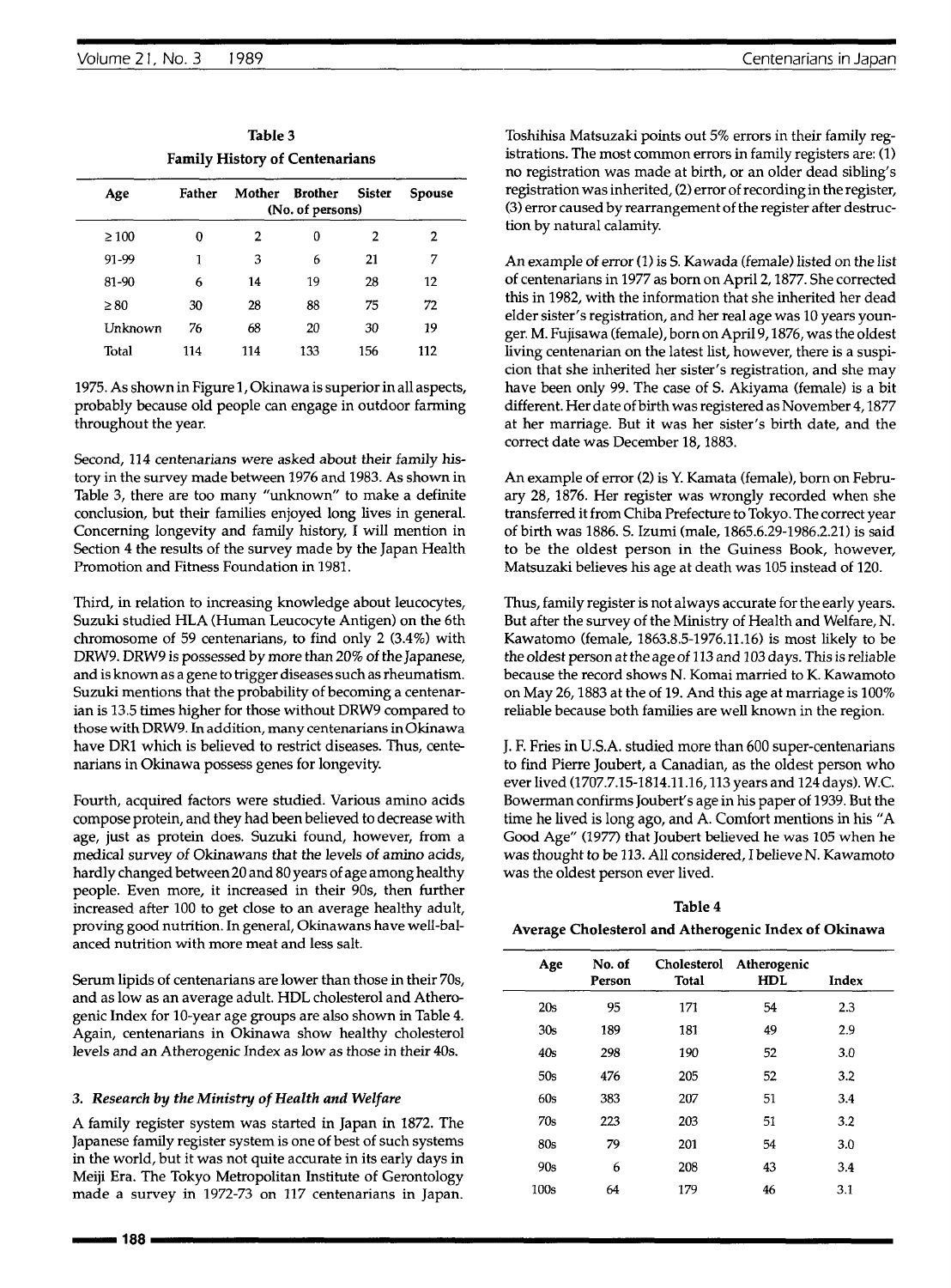## *4. Nation-wide Studies on Centenarians*

There are three major studies on centenarians in Japan. They are: (1) Tokyo Metropolitan Institute of Gerontology, 1972-73, 117 cases, (2) Japan Institute for Gerontological Research and Development, 1975,144 cases, (3) Japan Health Promotion and Fitness Foundation, 1980, 1,009 cases. (1) and (2) are general studies on medical, nutritional, psychological and social aspects, and (3) is mainly a nutritional study. The Japan Health Promotion and Fitness Foundation is planning a second study.

The following is a summary of the study by the Japan Health Promotion and Fitness Foundation which is the latest and largest of the three. In 1,009 cases, males were 181 (17.9%) and females were 828 (82.1%). Most of them were females, but ADL were always superior in males.

- 1. "Always in bed" was 18.2% in males and 27.9% in females, 1.5 times higher in females. Adding *"in* and out of bed" they become 33.1% in males, and 50.7% in females. "Walk considerably" was 26.0% in males and 12.3% in females, more than twice higher in males.
- 2. In "meal", "fully dependent, full support" was 6.6% in males and 9.9% in females. Adding "support required" they become 12.1% in males and 17.1% in females, 1.4 times higher in females. While "fully independent" was 62.5% in males and 52.1% in females, 1.2 times higher in males.
- In "evacuation", "incontinence" was 7.2% in males and 20.8% in females, 2.9 times higher in females. Adding "support required" they become 13.8% in males and 28.3% in females, 2.1 times higher in females. While "fully independent" was 63.0% in males and 44.6% in females, 1.4 times higher in males.
- In "urination", "incontinence" was 7.2% in males and 21.3% in females, 3 times higher in females. Adding "support required" they become 13.3% in males and 28.1% in females, 2.1 times higher in females. While "fully independent" was 60.2% in males and 42.4% in females, 1.4 times higher in males.
- In "standing", "incompetent" was 12.7% in males and 30.6% in females, 2.4 times higher in females. Adding "support required" they become 23.2% for males and 40.3% for females, 1.7 times higher in females. While "fully independent" was 48.6% in males and 33.3% in females, 1.4 times higher in males.
- In "bathing", "incompetent" was 14.4% in males and 28.0% in females, 1.9 times higher in females. Adding "support required" they become 39.8% in males and 55.7% in females, 1.4 times higher in females. While "fully independent" was 39.2% in males and 24.0% in females, 1.6 times higher in males.
- 7. In "clothing", "incompetent" was 14.9% in males and 24.6% in females, 1.7 times higher in females. Adding

"support required" they become 35.9% in males and 45.7% in females, 1.3 times higher in females. While "fully independent" was 42.0% for males and 30.3% in females, 1.4 times higher in males.

Males showed higher ability in eyesight and hearing as well. In eyesight, "normal" was 32.8% male/female total. In hearing, "normal" was 12.5% male/female total. Hearing ability seems to fade faster than eyesight.

The number of female centenarians is much larger than male, however, male is superior in all abilities. Quantity is for females and quality is for males.

To study the relevance of family history the age at death of parents were surveyed, although this may not have been as exact as the medical research by Makoto Suzuki.

The ages of both parents at death were over 80 for 16.3%, as shown in Table 5. The age of one parent was over 80 for 41.6%. Considering the fact that most of the parents were born before 1860, when the expectation of life at birth was only in the 20s and only 15% would survive the age of 60, they belonged to families of longevity. The age at death of siblings was also surveyed, although the table is omitted. 52.7% were over 70, and 32.5% were over 80, ages which are impressively high.

## **Table 5 Parents" Age at Death of Centenarians (1981)**

#### **Father's age at death**

|                 |              |                         | 60<br>40        |     | 80  | Total              |
|-----------------|--------------|-------------------------|-----------------|-----|-----|--------------------|
|                 | 40           | 10                      | 14              | 29  | 20  | 73                 |
| Mother's        | 60           | 3                       | 35              | 40  | 31  | 109                |
| age at<br>death | 80           | 11                      | 56              | 144 | 86  | 297                |
|                 |              | 11                      | 61 <sup>1</sup> | 130 | 133 | 335                |
|                 | <b>Total</b> | 35                      | 166             | 343 | 270 | 814                |
|                 |              | Only father was over 80 |                 |     |     | 137 persons, 16.8% |
|                 |              | Only mother was over 80 |                 |     |     | 202 persons, 24.8% |
|                 |              | Both were over 80       |                 |     |     | 133 persons, 16.3% |

Longevity of the parents and siblings may lead to a conclusion that the hereditary is an important factor. In observing the number of centenarians per 100,000 population in different prefectures, Okinawa came first with 10.01, followed by Kochi (6.19), Shimane (6.16), Kagoshima (5.77) and Kagawa (4.40). These regions mostly have a warm climate.

### *5. Life Table for Centenarians*

As shown in Table 6, Kyo Hanada constructed life tables for centenarians born between 1875 and 1878 by using death slips of vital statistics between 1975 and 1986, to report in "The Journal of Population Problems (vol. 190)". Sex differential in life expectancy still exists among centenarians, and females enjoy a lower mortality than males.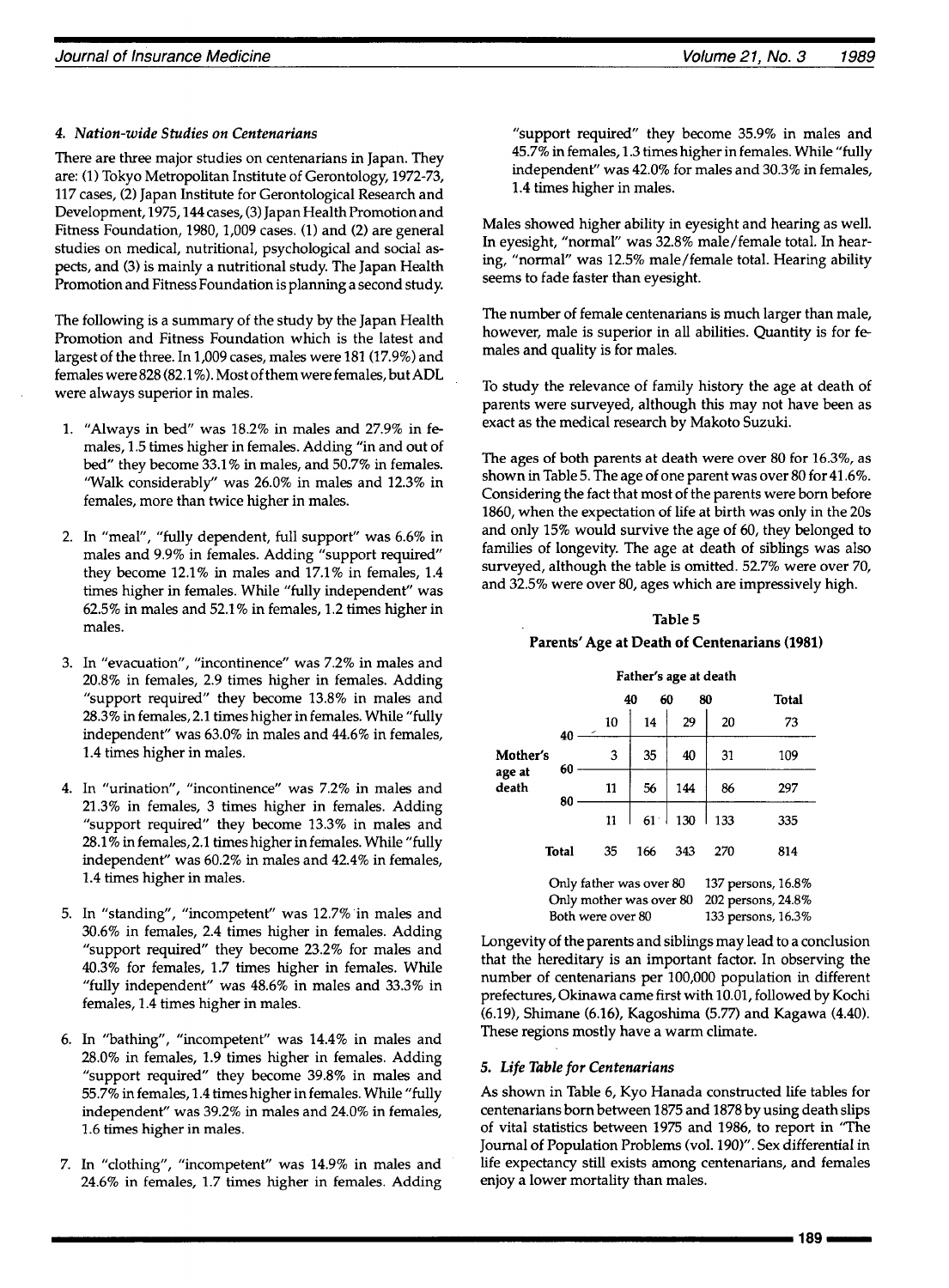| Table 6                                          |
|--------------------------------------------------|
| Life Tables for Centenarians (born in 1875-1878) |

| Age          | <b>Number Living</b> | <b>Number Dying</b> | Death Rate | <b>Life Expectancy</b> | <b>Stationary Population</b> |       |  |
|--------------|----------------------|---------------------|------------|------------------------|------------------------------|-------|--|
| $\pmb{\chi}$ | $l_x$                | $d_{x}$             | qx         | ex                     | $L_x$                        | $T_x$ |  |
| 100.0        | 1,000                | 443                 | 0.443      | 1.68                   | 762                          | 1,682 |  |
| 100.5        | 757                  | 330                 | 0.436      | 1.66                   | 573                          | 1,253 |  |
| 101.0        | 557                  | 223                 | 0.401      | 1.65                   | 433                          | 920   |  |
| 101.5        | 427                  | 183                 | 0.430      | 1.59                   | 340                          | 680   |  |
| 102.0        | 333                  | 153                 | 0.460      | 1.46                   | 252                          | 487   |  |
| 102.5        | 243                  | 117                 | 0.479      | 1.40                   | 180                          | 340   |  |
| 103.0        | 180                  | 97                  | 0.537      | 1.31                   | 126                          | 235   |  |
| 103.5        | 127                  | 67                  | 0.526      | 1.26                   | 86                           | 160   |  |
| 104.0        | 83                   | 30                  | 0.360      | 1.30                   | 63                           | 109   |  |
| 104.5        | 60                   | 30                  | 0.500      | 1.24                   | 48                           | 74    |  |
| 105.0        | 53                   | 37                  | 0.688      | 0.85                   | 30                           | 45    |  |
| 105.5        | 30                   | 20                  | 0.667      | 0.87                   | 17                           | 26    |  |
| 106.0        | 17                   | 10                  | 0.600      | 0.94                   | 11                           | 16    |  |
| 106.5        | 10                   | 7                   | 0.677      | 0.88                   | 6                            | 9     |  |
| 107.0        | 7                    | 3                   | 0.500      | 0.67                   | $\overline{\bf 4}$           | 4     |  |
| 107.5        | 3                    | 3                   | 1.000      | 0.71                   | 2                            | 2     |  |
| 108.0        | 3                    | 3                   | 1.000      | 0.21                   | 1                            | 1     |  |

## Male

**Female**

| Age   |       | <b>Number Living Number Dying</b> | Death Rate | Life Expectancy |     | <b>Stationary Population</b> |
|-------|-------|-----------------------------------|------------|-----------------|-----|------------------------------|
| x     | $l_x$ | $d_{x}$                           | qr         | ex              | Lx  | $T_x$                        |
| 100.0 | 1,000 | 404                               | 0.404      | 1.87            | 785 | 1,868                        |
| 100.5 | 776   | 308                               | 0.397      | 1.84            | 606 | 1,427                        |
| 101.0 | 596   | 229                               | 0.385      | 1.82            | 472 | 1,083                        |
| 101.5 | 468   | 187                               | 0.399      | 1.75            | 369 | 821                          |
| 102.0 | 367   | 156                               | 0.425      | 1.67            | 282 | 611                          |
| 102.5 | 281   | 126                               | 0.447      | 1.61            | 213 | 452                          |
| 103.0 | 211   | 99                                | 0.472      | 1.57            | 158 | 330                          |
| 103.5 | 155   | 68                                | 0.441      | 1.53            | 116 | 238                          |
| 104.0 | 119   | 43                                | 0.385      | 1.55            | 89  | 172                          |
| 104.5 | 87    | 39                                | 0.445      | 1.41            | 68  | 123                          |
| 105.0 | 68    | 36                                | 0.530      | 1.22            | 48  | 83                           |
| 105.5 | 48    | 28                                | 0.580      | 1.13            | 33  | 55                           |
| 106.0 | 32    | 18                                | 0.556      | 1.09            | 21  | 35                           |
| 106.5 | 20    | 13                                | 0.618      | 1.10            | 14  | 22                           |
| 107.0 | 14    | 10                                | 0.667      | 0.95            | 9   | 14                           |
| 107.5 | 8     | 5                                 | 0.692      | 1.07            | 5   | 8                            |
| 108.0 | 5     | 2                                 | 0.400      | 1.00            | 3   | 5                            |

Note: 1. *dx, qx, Lx* are for one year.

2. These tables are constructed on 300 male and 1,379 female deaths of centenarians.